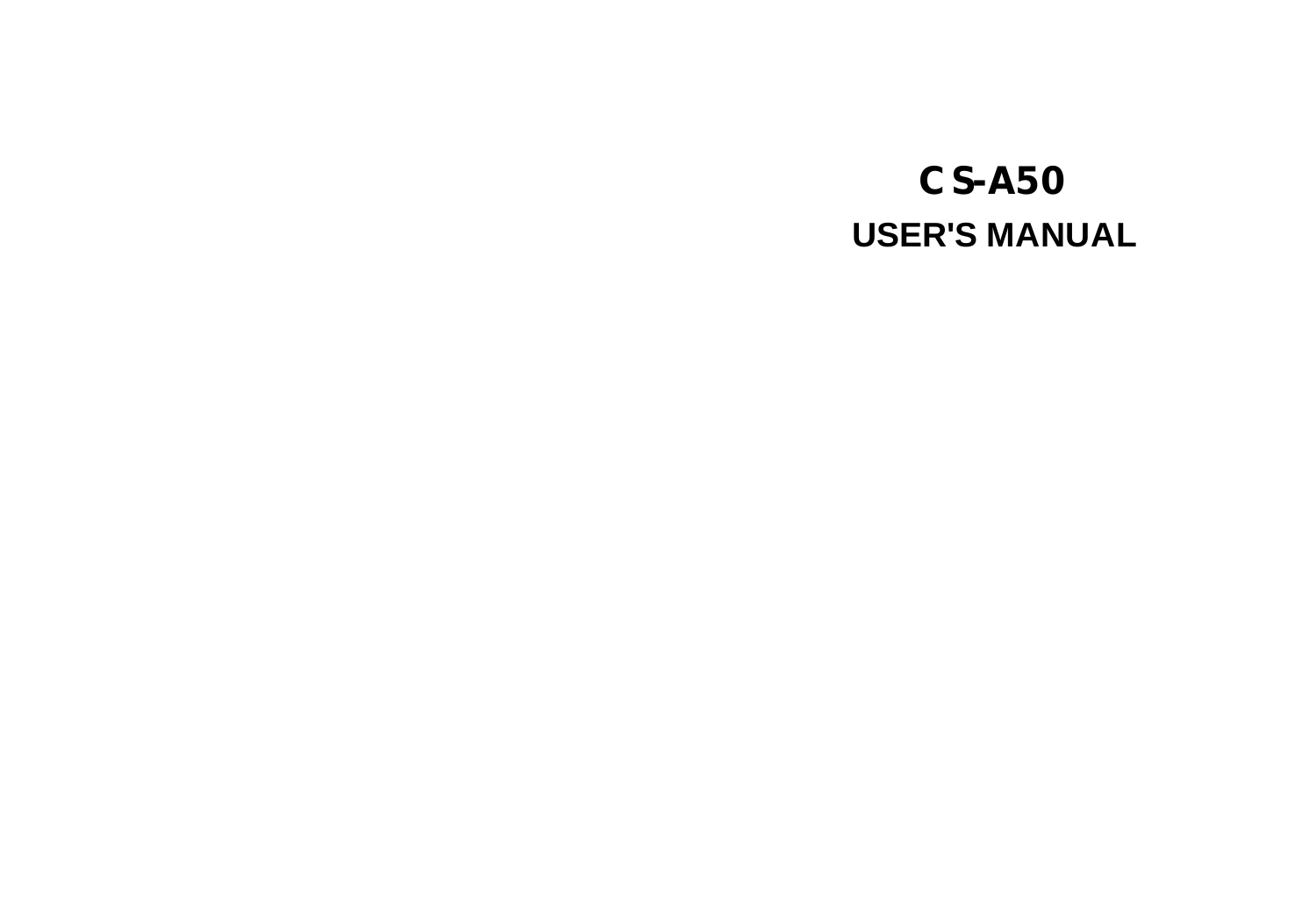## **Congratulation** for buying our high quality product. It is necessary to read through the manual carefully to find out all features and how to operate this cordless phone.

### **Before first Use**

Please read IMPORTANT SAFETY INSTRUCTIONS on pages 25~26before use.

### **Accessories**

Take out from box: cordless handset, belt clip and base unit, in addition each carton contains the following accessories:



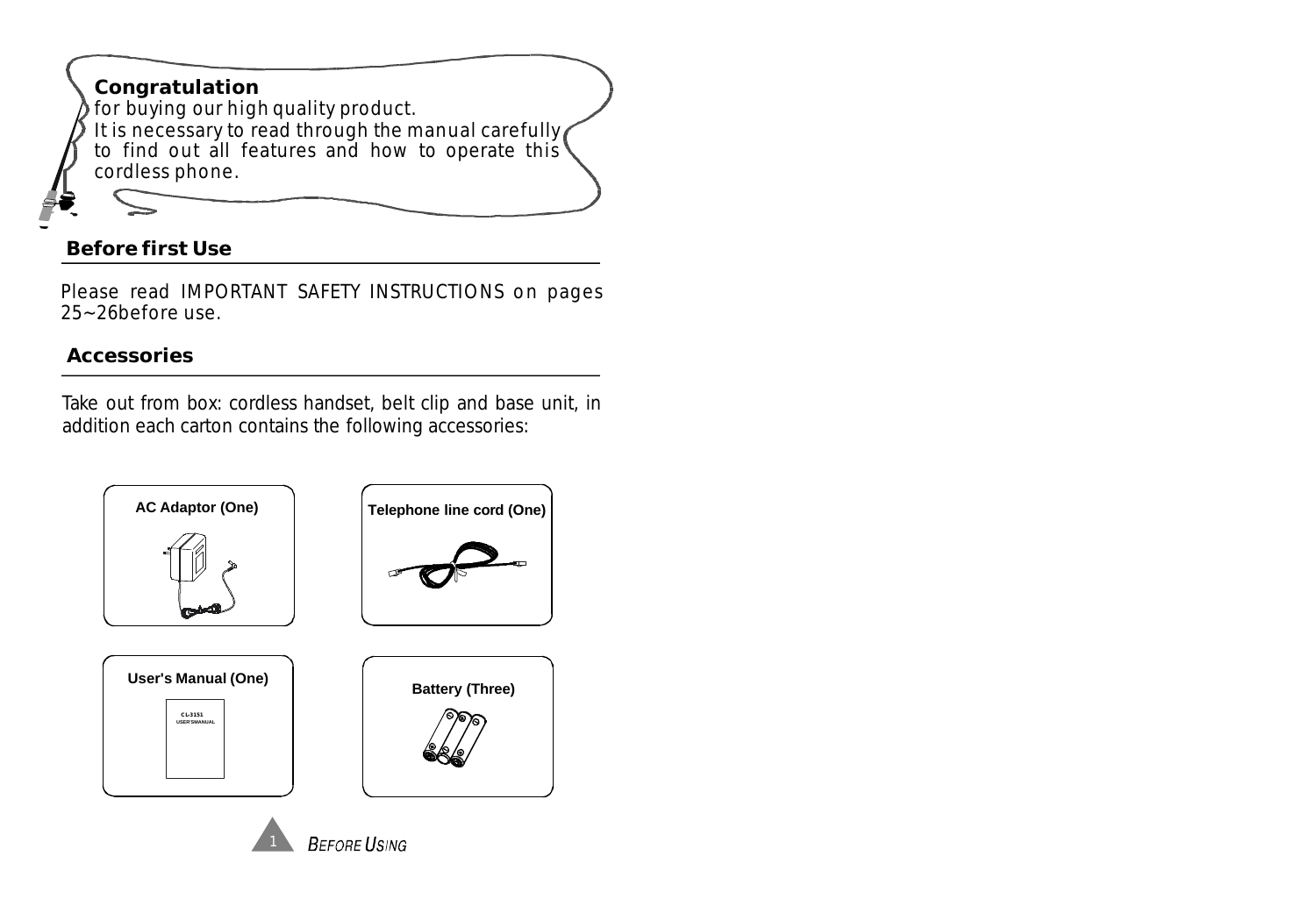#### Note:

This device complies with FCC Part 15 regulation. Operation is subject to the following two conditions:(1) this device may not cause harmful interference, and(2) this device must accept any interference received , including interference that may cause undesired operation.

#### Notice:

If your home has specially wired alarm equipment connected to telephone line, ensure the installation of this [equipment ID] does not disable your alarm equipment. If you have questions about what will disable alarm equipment, consult your telephone company or a qualified installer.

HITECGroup Int'l, Inc . 8160 S. Madison Ave. Burr Ridge, IL 60527 US A Tel No.: 800.288.8303 Fax No.: 888.654.9219 Contact Person: Ms . Michele Ahlman The buying Location of shaker/headset:

**This equipment is hearing aid compatible.**

Privacy of communications may not be ensured when using this phone.

### **Battery Charge**

To power the handset, install the battery and charge it for about 24 hours before initial use.

### **Operating Distance/Noise**

Calls are transmitted between the base unit and the handset using wireless radio waves. To find out max distance and limit of noise free operation, you have to follow these rules:





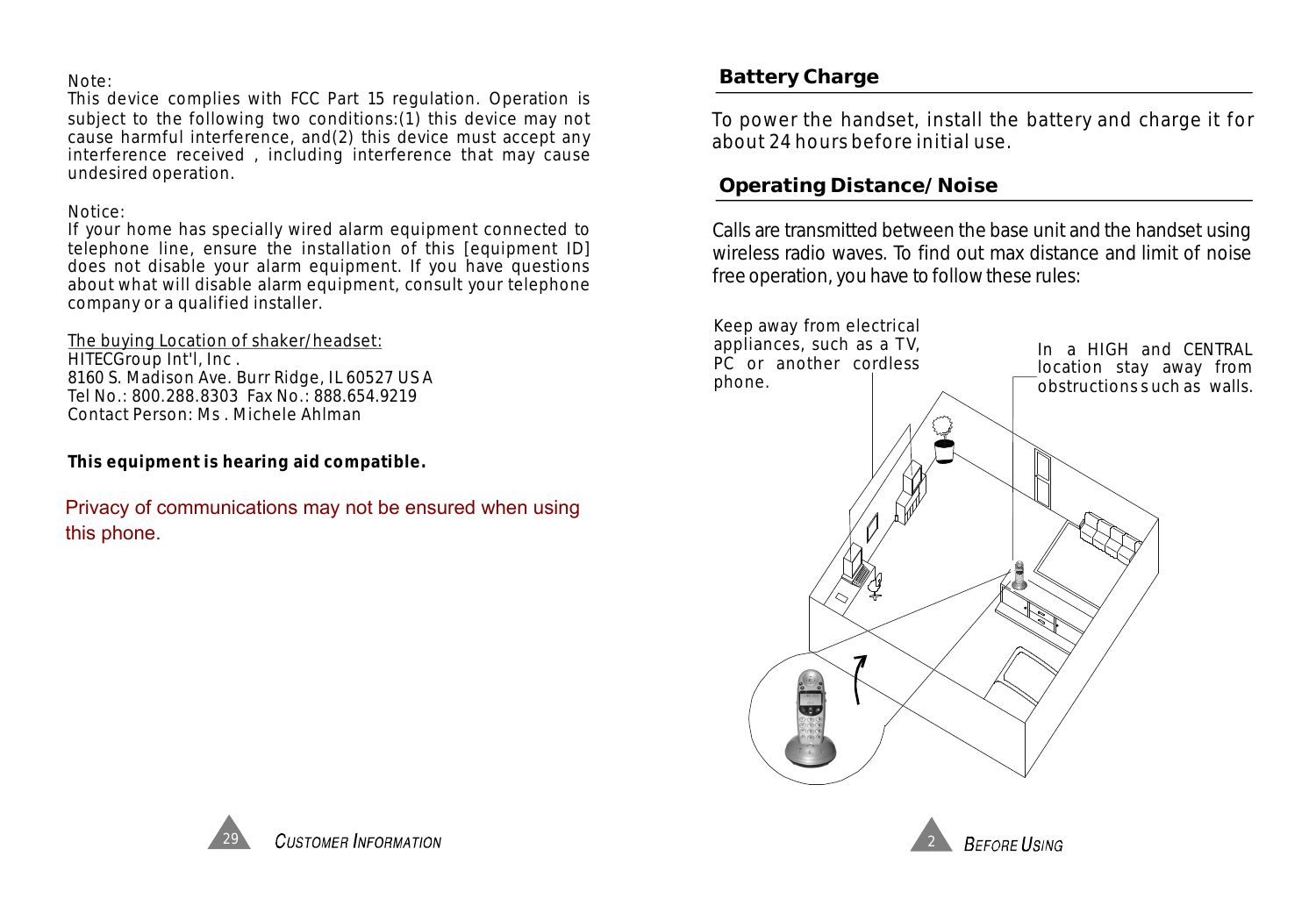### **Features**

- 1. FSK standard Caller ID
- 2. Stores up 72 calling numbers with the date and time,
- 4. Stores up to 60 numbers in phone book
- 3. Line transfer between handsets
- 4. Out of area / Private/Repeat/Error
- 5. Deletes single or all records
- 6. LCD display c alling and dialling number
- 7. Auto scan channel
- 8. 24 d igits pre-enters dial digitwithedit function
- 9. Page on base unit to look for the handset easily
- 10. Memory dial function
- 11. Compander circuitfor noise reduction
- 12. LCD display indicates: operation mode, dial digits, real time and memory dial digits
- 13. Last number redial
- 14. Multi-handset compatibility, up to 3 handsets
- 15. Ringer volume selection (on/off) on h andset
- 16. Receiving volume a nd toneadjustment on handset
- 17. Area code filter function
- 18. LCD contrast selection
- 19. Ringer volume selection on b ase
- 20. Flash and vibration function on handset
- 21. LCD back light



equipment, operations or procedures that could affect the operation of the equipment. If this happens, the telephone company will provide advance notice in order for you to make necessary modifications to maintain uninterrupted service.

7. Please follow instructions for repairing if any (e.g.battery replacement section); otherwise do not alternate or repair any parts of device except specified.

8. Connection to party line service is subject tostate tariffs. Contact the state public utility commission, public service commission or corporation commission for information.

9. Should you experience trouble with this equipment, please contact

#### **The Canadian Service Center is :**

Company Name: HallTelecommunications Address: 5477 R.R.#5, Hwy #6 North Guelph,Ontario, Canada N1H 6J2. Tel No.: 59-822-5420 Fax No.:519-822-5462 Contact person: Mr. Don Beam

### **Geemarc US Service Center Name:**

HITECGroup Int'l, Inc . 8160 S. Madison Ave. Burr Ridge, IL 60527 US A Tel No.: 800.288.8303 Fax No.: 888.654.9219 Contact Person: Ms . Michele Ahlman

If the equipment is causing harm to the telephone network, the telephone company may request that you disconnect the equipment until the problem is resolved.

"This product meets the applicable Industry Canada technical specification."

Caution:

Any changes or modifications not expressly approved by the party responsible for compliance could void the user's authority to operate the equipment.

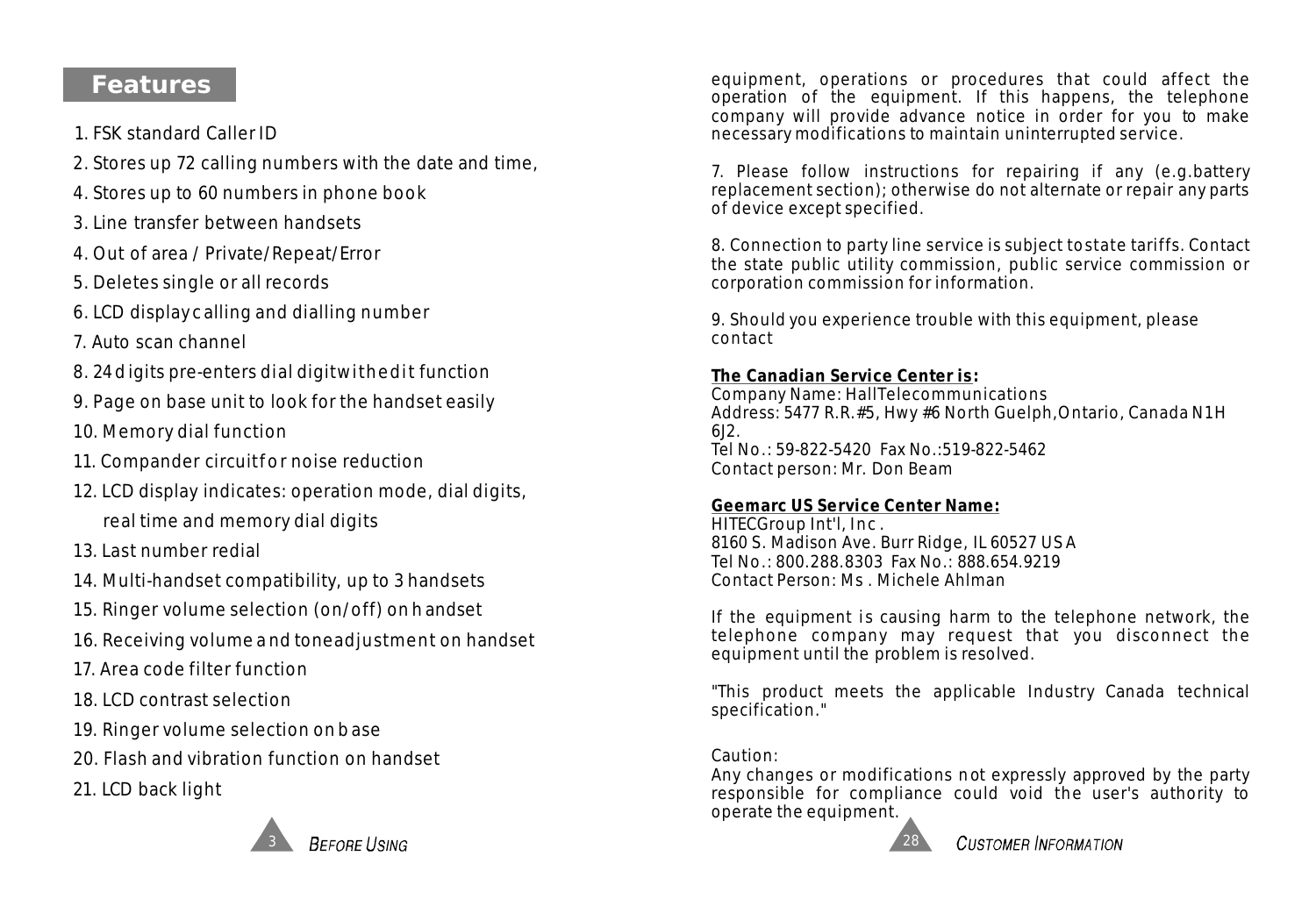### **Customer Information**

1.This equipment complies with Part 68 of the FCC rules and the requirements adopted by the ACTA. On bottom of this equipment is a label that contains, among other information, a product identifier in the format US:AAAEQ##TXX.If requested, this number must be provided to the telephone company.

2. An applicable certification jacks Universal Service Order Code(USOC) for the equipment is provided(i,e., RJ11C) in the packaging with each piece of approved terminal e quipment.

3. A plug and jack used to connect this equipment to the premise wiring and telephone network must comply with the applicable FCC Part 68 rules and requirements adopted by the ACTA. A compliant telephone cord and modular plug is provided with this product. It is designed to be connect to a compatible modular jack that is also compliant. See installation instructions for details.

4. The REN is used to determine the number of devices that may be connected to telephone line. Excessive RENs on a telephone line my result in the devices not ring in response to an incoming call. In most but not all areas, the sum of RENs should not exceed five(5.0). To be certain of the number of devices that may be connected to a line, as determined by the total RENs, contact the local telephone company. [ For products approved after July 23,2001, the REN for this product is part of the product identifier that has the format US:AAAEQ##TXX. The digits represented by ## are the REN without a decimal point(e.g., 03 is a REN of 0.3). For earlier products, the REN is separately shown on the label.]

5. If this equipment causes harm to the telephone network, the telephone company will notify you in advance that temporary discontinuance of service may be required. But if advance notice isn't practical, the telephone company will notify the customer as soon as possible. Also you will be advised of your right to file a complaint with the FCCif you believe it is necessary.

6. The telephone company may make changes in its facilities,



**CUSTOMER INFORMATION** 

### **Location of Controls**

#### **Base Unit**





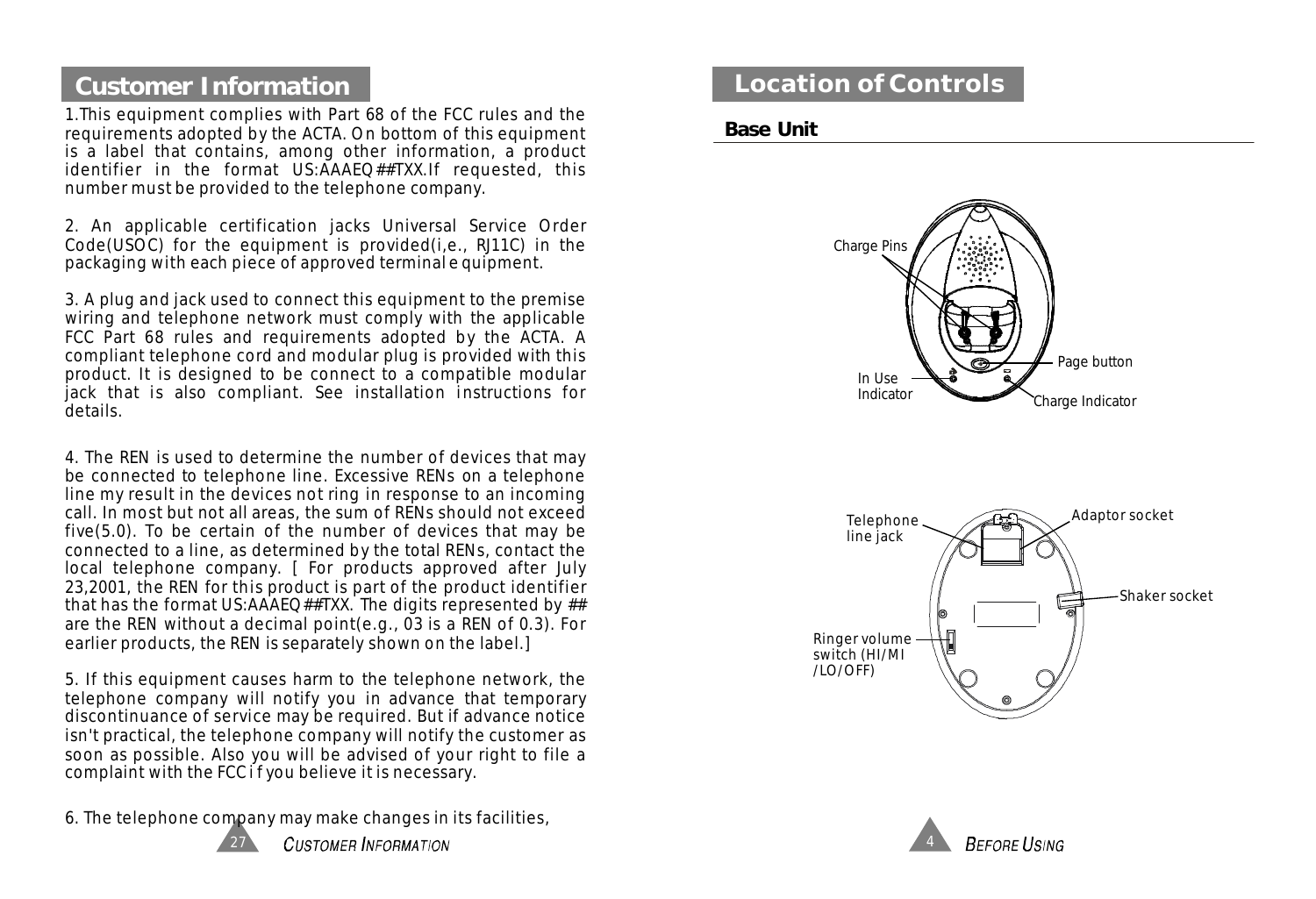

9. Do not overload wall outlets and extension cords as this will result in therisk of fire or electric shock.

10. Never introduce objects into this unit through the slots as this may riskinfire orelectric shockhazard. Never spill any liquid on the unit.

11. To reduce the risk of electric shock, do not disassemble this unit, instead take it to a qualified service station for checking . Opening or removing covers may expose you to dangerous voltages or other risks. Incorrect repair jobs can behighly dangerous.

12.Unplugthisunitfrom thewall outlet and refer servicing toqualified service personnel under thefollowing conditions:

A.Whenthepowersupplycordor plug is damaged.

B. If liquid has been spilled over the unit.

C. If theunithasbeen exposed to rainorwater.

D. If the unit does not work normally upon following the instruction. Adjust only controls covered by the operating instructions, to avoid expensive repairsbyqualified technicians.

E. If theunit hasbeendropped or damaged.

F. Iftheunitexhibitsadistinctchangein performance.

13. Avoid using the phones during a lightning storm. There may be a remoteriskof electric shockfrom lightning.

14. Donotuse thephones toreport a gas leaknearby. Headset socket



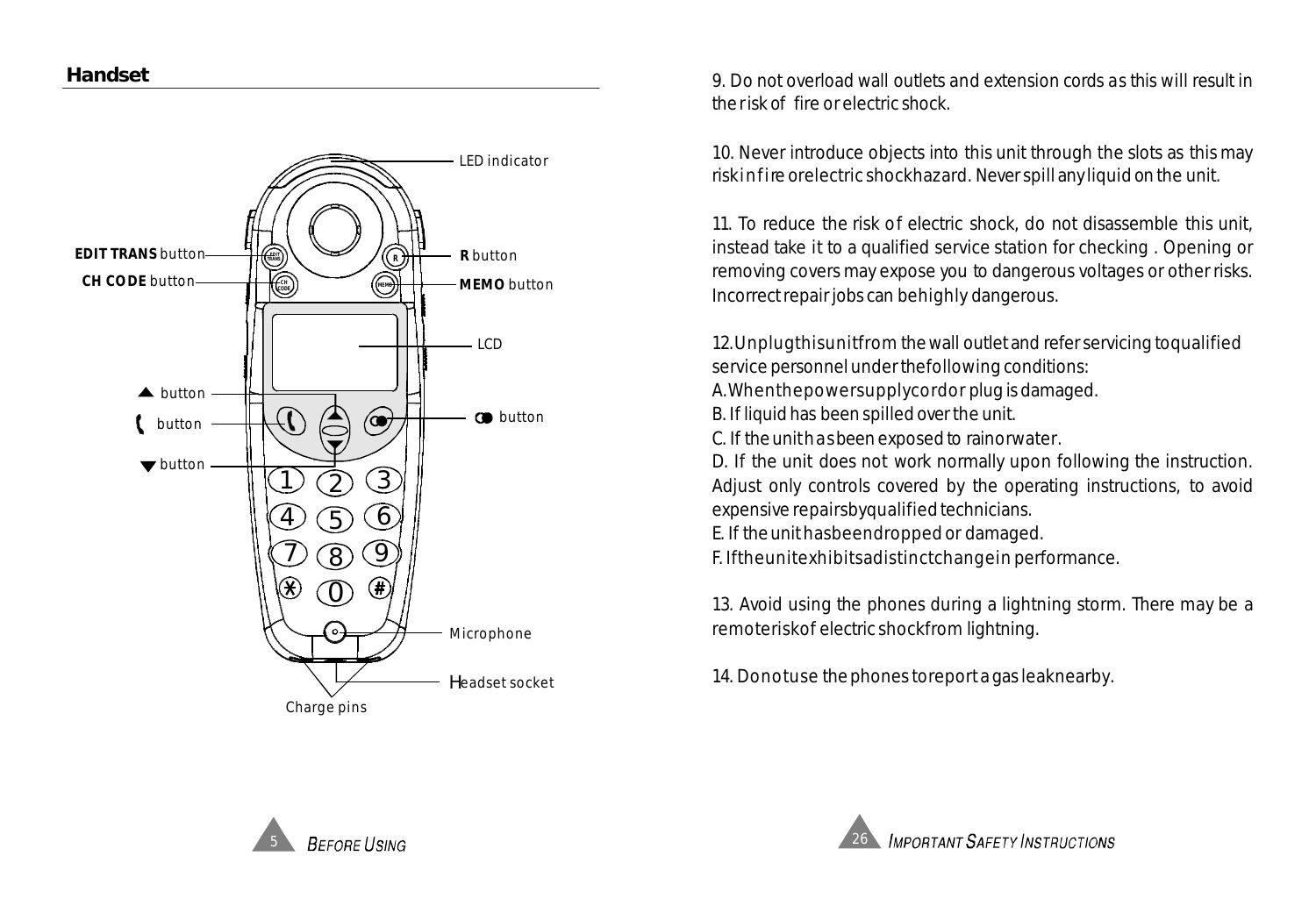### **Important safety instructions**

When using your telephone equipment, basic safety precautions should always be followed to reduce the risk of fire, electric shock a nd injury to persons, including following items:

1.Please understand all instructionsin the operation manual.

2. Follow allwarningsandinstructions markedonthis unit.

3. Unplug this unit from wall outlets and telephone jacks before cleaning. Do not use liquid or aerosol cleaners. Use a damp cloth for the job.

4. Do not use this unit near water, for example, near a bath tub, wash bowl, kitchen sink. If the unit comes in contact with any liquid, cut the power and unplug cords immediately. Donot reconnect the unitbefore totally dried.

5. Put this unit securely on a stable surface. Serious damage may result from falling.

6. Do not cover slots and openings of the unit, they are needed for ventilation and protection against overheating. Never place the unit near hot places where proper ventilation is not provided.

7. Useonly the batteryandadaptor of the sametype weoffer.

8. Do not place objects on the power cord. Put the unit where no one can step on the cord.





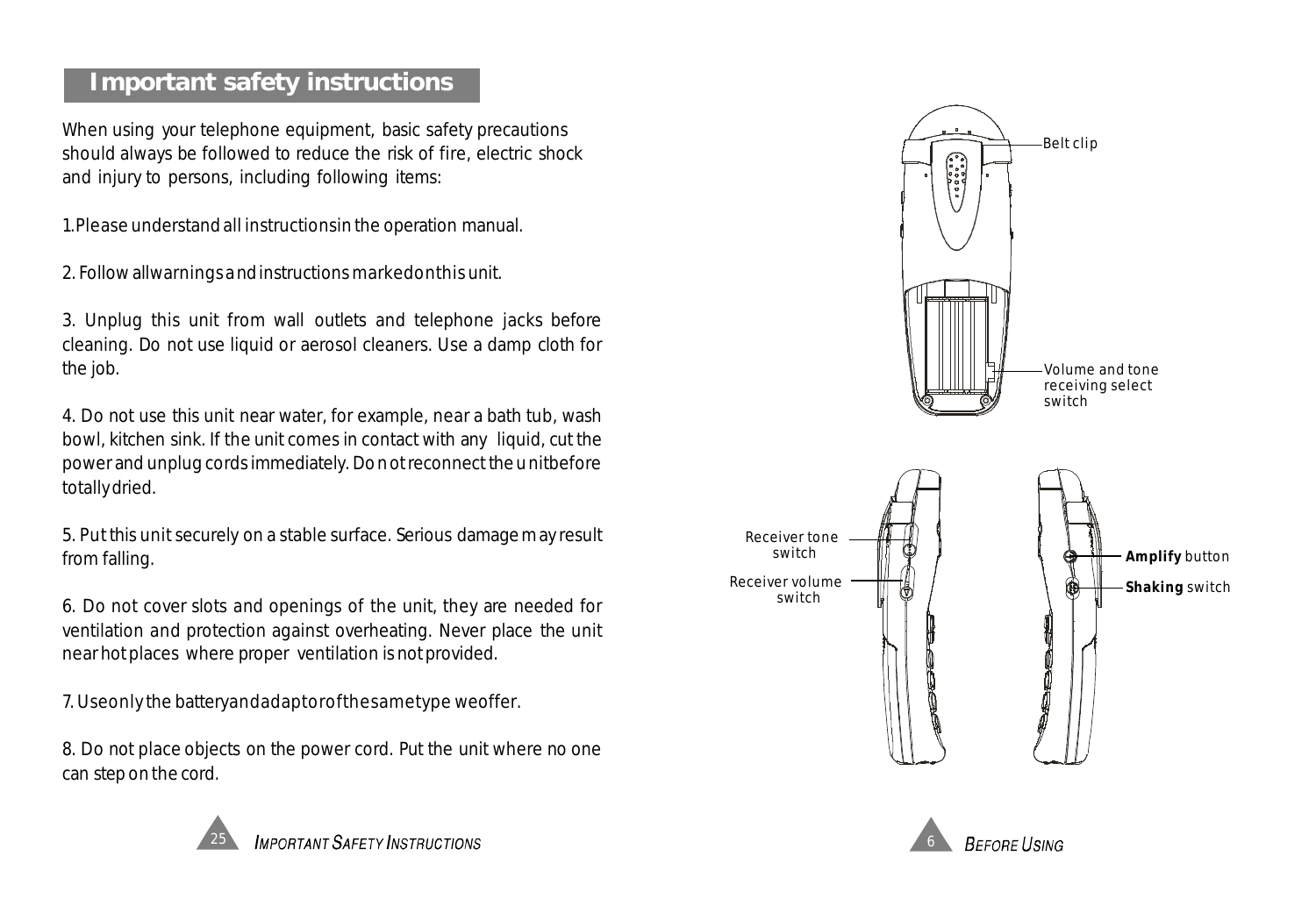## **Installation**

#### **Base unit**

**Connect the telephone line and the power.**



### **Handset**

**Install and remove the belt clip**





(1) Install belt clip (2) Remove belt clip

If you hear noise or static, duringaphoneconversation

If the battery is recharging

Interference and noise on

The TV or VCR picture becomes distorted while

on display

line

talking

- Move closer to the base unit.
- $\bullet$  keep the base unit away from PCS, family videos, game and fax machines.
- Press the "CH." key to switch to another channel.
- Remove the base unit as far away from theTV or VCR as needed.
- Move away from TV, VCR, computers, fax machines, electronic equipment and other motoric device.
- If the LOWBATTERY indicator is  $\bullet$  The battery needs recharge.
	- Never touch the battery contacts on the base unit and handset with sweaty or the battery contactsmay result in charging failure. If thishas happened, clean them with Cleaned cloth orswab.



7

**TROUBLESHOOTING**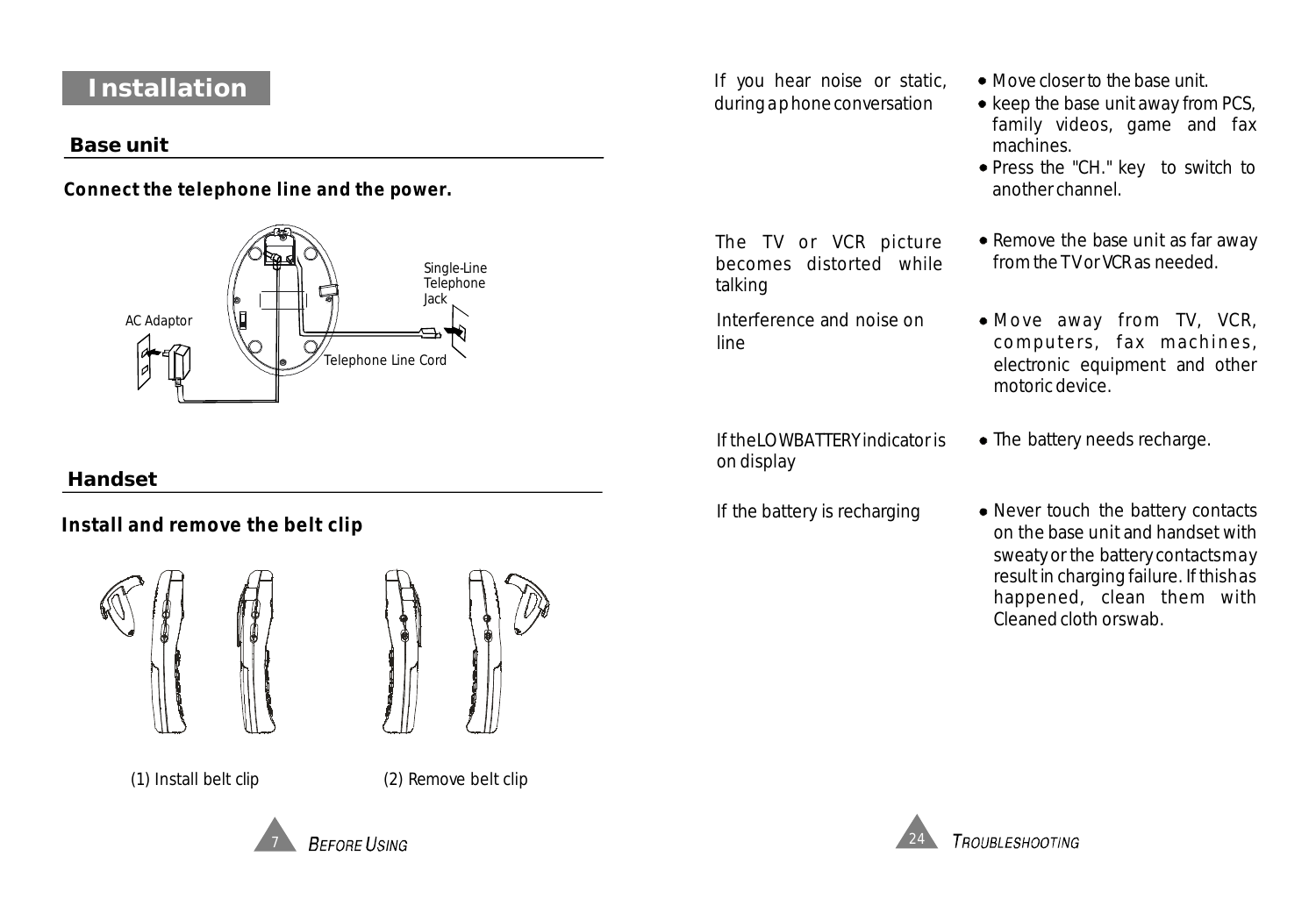### **Troubleshooting**

If you experience trouble with your unit, please check following items beforecallingfor help.

#### **Problem Cause&Remedy**

- The unit does not work
- If you hear two beeps when tryingto use thephone

If the phone does not ring when you receive a call

- AC adaptor unplugged or main power failure.
- The handset is located beyond the range of the base Unit. Or the handset is out of registration. Place the handset On the base cradle.
- Move closer to the base unit or place the handset on the base cradle. Try again a few seconds later.
- Make sure the telephone line cord is connected firmly to the base unit andthe telephone jack.
- Make sure the AC adaptor is pluggedintoanoutletandthe wall switch ison.
- Your phone may be too far away from the base unit. Move closer to the baseunit.
- You may have too many extension phones on your telephone line to allow all of them to ring. Try unplugging some of the other phones.



**TROUBLESHOOTING** 

### **Install the battery**

**(1) Slide the battery (2) Insert the battery (3) Slide the cover compartment cover and connect it with the back until it clicks downwards. correct polarity contact. into place.**





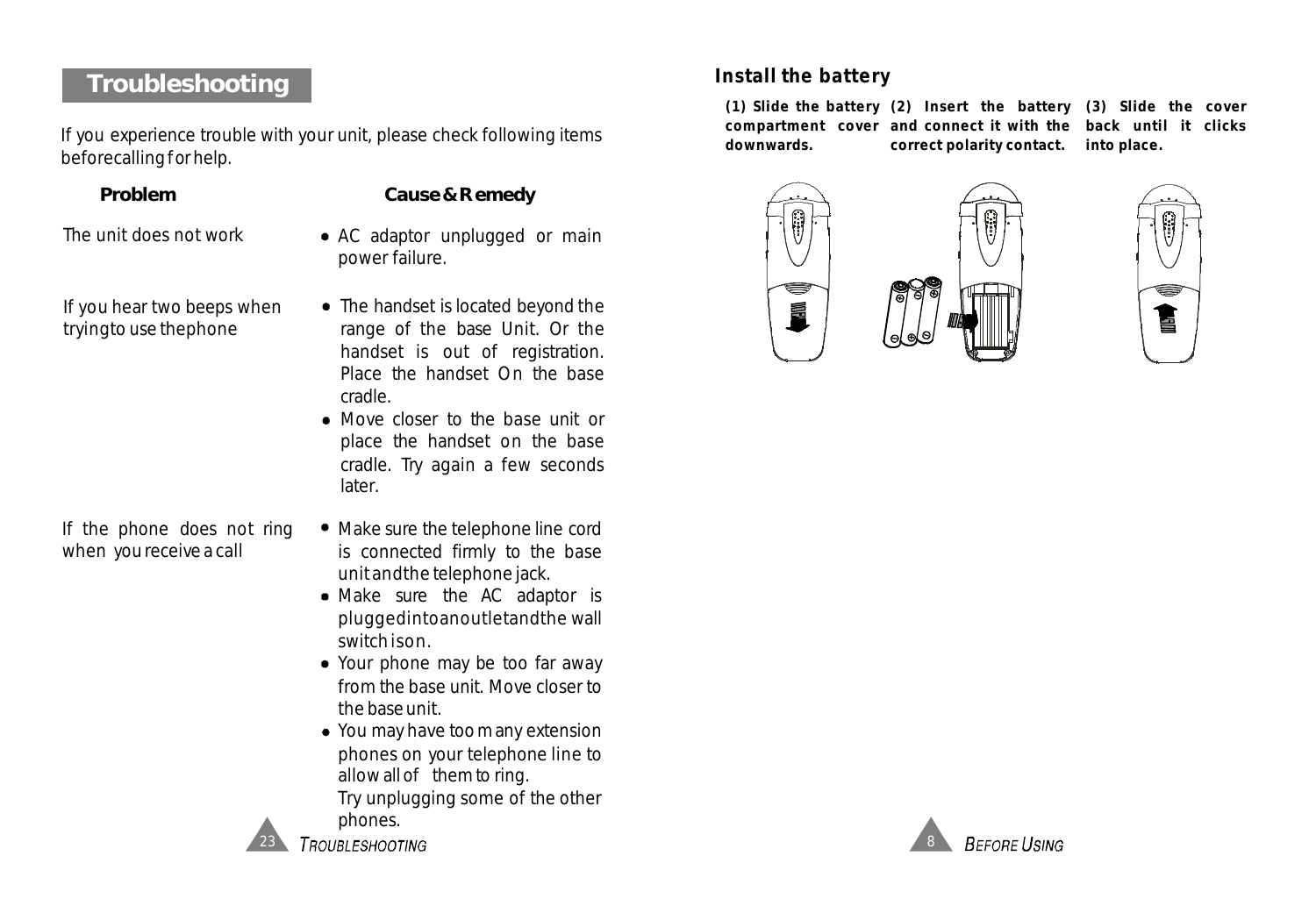### **LCD Informations**

#### **Description:**

In standby mode: In this mode, the LCD will show the handset number, date and realtime.

> HS-1 00: 47 01/01

#### *INUSEindicator:*

After pressing  $\blacksquare$  button, the TRLK will turn on, in use indicator on base unit and handset will be bright steadily, which indicates that theunit is in usemode.The timer willturnonafterabout6seconds.

### *NEW call:*

If there are new calls in memory, the NEW icon will turn on and flash. After all the newcalls havebeen reviewed, the iconwillturnoff.

: *REPEATicon* If the call comesrepeatedly, the RPT icon will turn on.

If the battery islow, the battery lowiconwillshow as  $\mathbf{S}$ . *Batteryindicator:*

This message will display when reaching the top (end) of the phone book or Caller ID list byusing the  $\blacktriangle$  or  $\nabla$  button. *END OF LIST*

#### *PRIVATE*

If the caller hasexercised the option to prevent hisnumber from being sent, it will be shown on the screen.



**REFORE LISING** 

#### **Deleting a single CallerIDnumber**

1. Press  $\triangle$  or  $\nabla$  button, the LCD shows the totalnumber of CID numbers and new numbers. (RLL XXNEW XX)

2. Press  $\triangle$  or  $\nabla$  button to find out thenumber you want to delete.

3. Press **R** button twice to delete the number.

### **Call IDon callwaiting**

When you have subscribed to call waiting service from your local telephone company, this telephone can indicate the name and number of the second caller while you are having a conversation with the first caller

You can press **R** button to answer the 2nd caller. After the call, you can press this button oncemoretocontinuethefirstconversation.

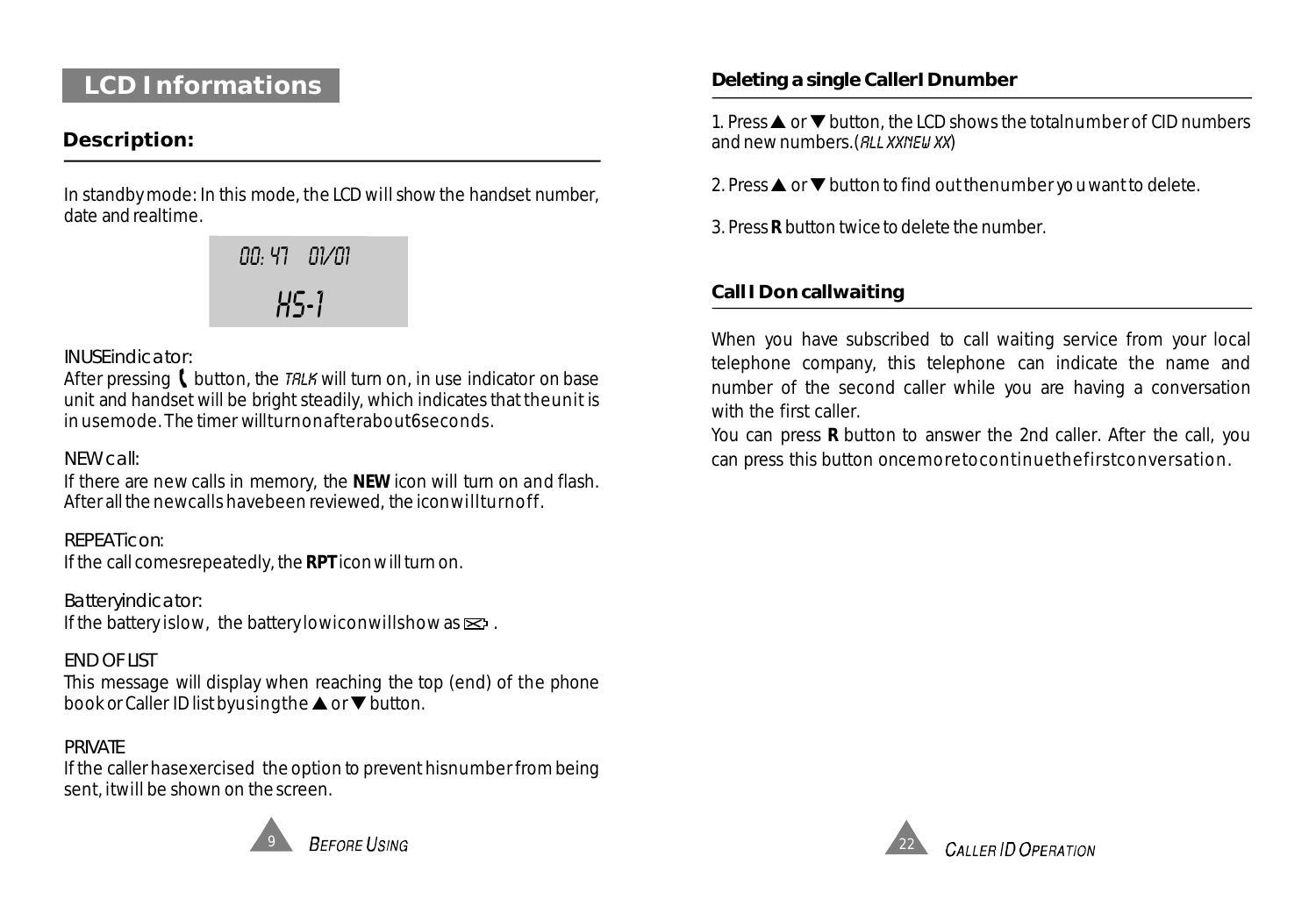Press **1** button to dial the number with the 1 digit.



Press **7** button to dial the last7d igits of the number.

 $10:35$ 1890 123 TALK

Press **8** button to dial the last 8 digits of the number.

TALK

#### **Deleting allCaller ID numbers**

1. Press  $\triangle$  or  $\nabla$  button, the LCD shows the total number of Caller ID numbers and new numbers. (RLL XXNEUXX)

2. Press **R** button twice todelete all of the Caller IDnumbers.



#### *OUTOFAREA*

This message willdisplay when some one callsfrom an area where the telephone company is not offering the caller identification services or is not yet providing name and number delivery to your area via thelong distancenet work.

#### *ERROR*

If there are some error information in the incoming number or your telephone cannot receive the information correctly, the LCD will show ERROR.Thisdoesnotmeanthatthereis a fault with your phone.

#### *MESSAGE WAITING*

If you have voice mail service from your telephone company and a recorded message is left, the "*fIESSRGE*" will turn on and flash. You can press **R** button twice to delete the icon.

**NOTE: This function should be supported by your local telephone company.**

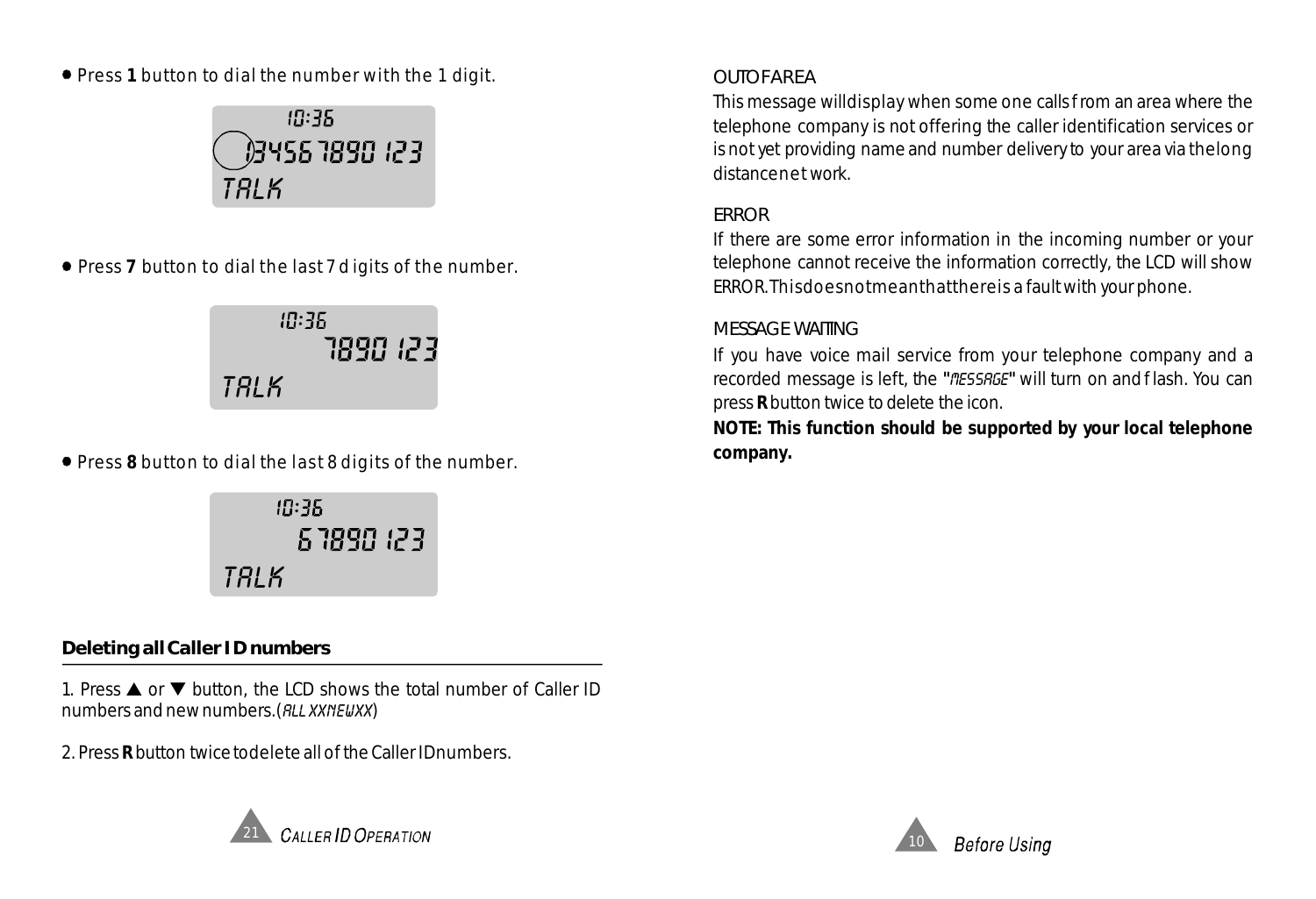### **Handset Settings**

#### **Handset registration**

1. Make sure the base unit is connected into the AC outlet and line jack.

2. Press and hold the  $\circledast$  button on the base unit. After 3 seconds, press the CH CODE button on the handset, the unit will give you a confirmation beep, which means that the code has been set and the handset will show HS -1 on the LCD.

3. If you have more than one handset, press the CH CODE button on the handset until you get a beep and display  $H_5 - 2$ . Continue the same procedure, if you have the third handset. If not, release the  $\circledast$ button from the base unit.

**NOTE:** The **e** button on the base unit should be kept pressing during the whole procedure.

**IMPORTANT NOTICE:** The base unit and the handset have been set code already.

#### **Setting**

In standby mode, press **EDIT TRANS** button once, then the LCD will show PROGRAM to indicate you enter the setting mode.

#### *Area code setting*

Press **EDIT TRANS** button, then 1 button, and then the LCD will show RRER CODE. Enter the number (up to 4 digits) by keypad (you can press **R** button to delete the error digits) and press **EDIT TRANS** button once more to confirm. A confirmation beep will be heard.



### **Caller ID Operation**

#### **Reviewing the Caller ID list**

1. Press  $\triangle$  or  $\nabla$  button, the LCD shows the total number of Caller ID numbers andnewnumbers. (RLL XX NEW XX)

2. Press  $\triangle$  or  $\nabla$  button to review the other caller numbers.

#### **Dialling theCaller ID numbers**

During the reviewing mode, press # button to dialled out the number showedonthe LCD.

If the Caller ID number exceeds 8 digits, you can dial the number as above or in other4 waysas follows.(e.g. thenumber is ) **34567890123**

> ПB 18:30 09/08 34563898.123 JOHN BULL

**• Press 0** button to dial the number with the 0 digit.



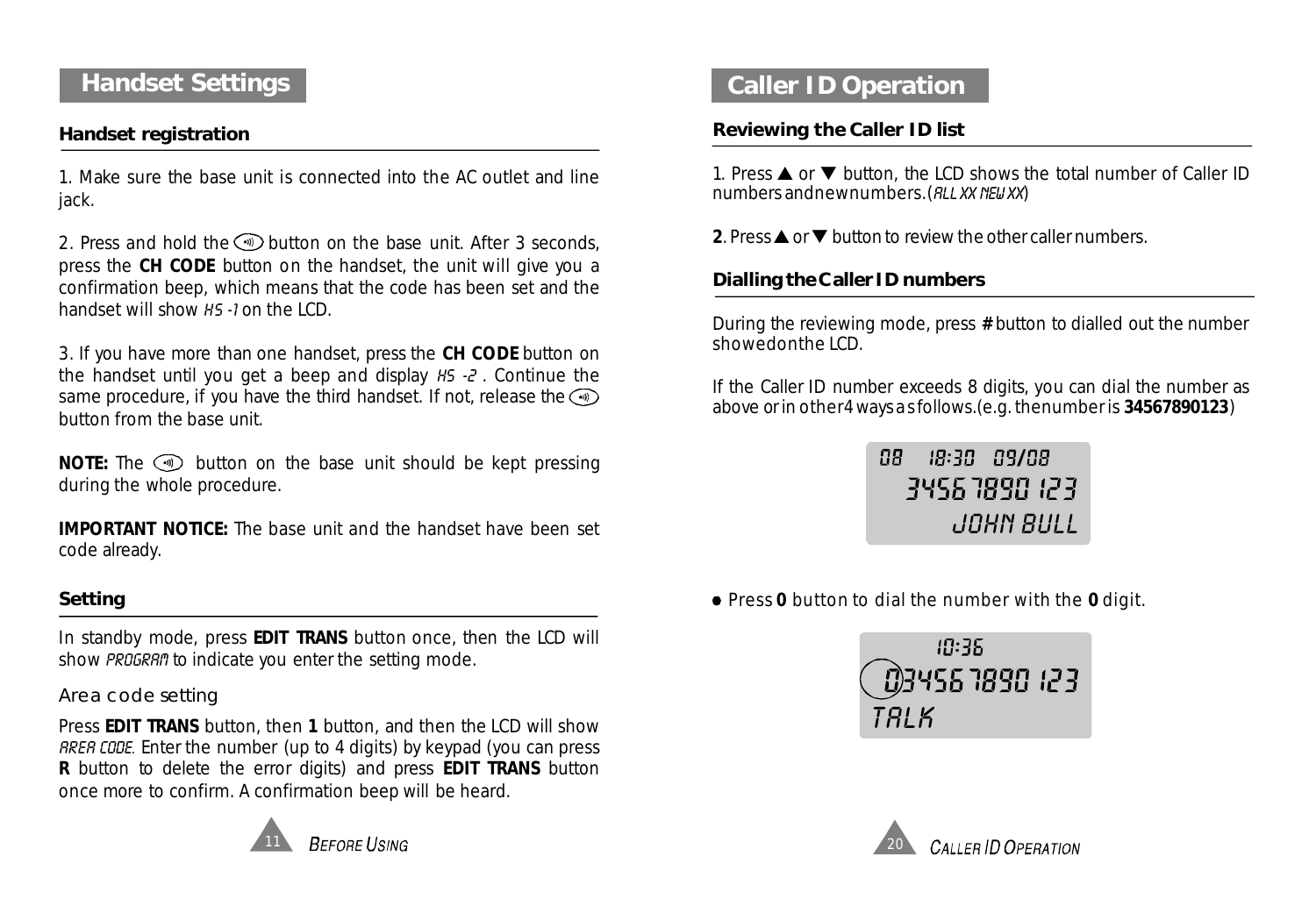2. Press  $\mathbf l$  button to dial itout.

#### **Deleting all records form phone book**

1. In standby mode, press MEMO button, then the LCD shows the total number of records.

2. Press **R** buttontwice, then all of the recordswillbedeleted.

#### **Deleting a single record form phone book**

1. Findout the record youwant to delete. Please see "Reviewing names and numbers inphone book"for details.

2. Press **R** buttontwice, then the record will bedeleted.

#### **VIP and REJECT function**

If you store a name ending with \*, itwill be a VIP number. If you store a name endingwith #, itwillbea REJECT number.

When a VIP number is received, the ringer will ring though the ringer function on handset is deactivated.

When a REJECT number isreceived, the ringer will not ring though the ringerfunctionon handset is activated.

e.g. If you store the area code number 0592, and the incoming call numberis05926036442, the LCDwillonly show 6036442.

#### *LCD contrastsetting*

Press **EDIT TRANS** button, then 2 button, and then the current level CONTRAST ADJ X(X=1,2,3,4) will show on the LCD. Press  $\triangle$  or  $\nabla$  button to get the desired level and press **EDIT TRANS** button once more to confirm and exit.

#### *Ringer setting*

Press EDIT TRANS button, then 3 button, and then the current mode RING ON/OFF will show on the LCD. Press  $\triangle$  or  $\nabla$  button to activate/deactivate the ringer function. Press **EDIT TRANS** button once more to confirm and exit. A confirmation beep will be heard.

#### *Time setting*

Press EDIT TRANS button, then 4 button, and then the SET TIME will show on the LCD and the digit for *MONTH* will flash. Press **A** or  $\blacktriangledown$ button to get the desired digit then press **EDIT TRANS** button to confirm and enter the next item(the sequence is *MONTH-DAY-HOUR-MINUTE*). After the setting, press **EDIT TRANS** button to confirm and a confirmation tone will be heard.

#### *Receiving volume and tone setting*

You can increase the volume and adjust the receiving tone according to your own hearing requirements. The **volume and tone receiving** select switch in the battery compartment allow extra-receiving and tone function to be activated or not during the conversation. If you turn the volume and tone receiving select switch up, the amplify function will be active and the LED indicator will lit up, you can adjust the receiver tone and receiver volume button to get the desired receiving level.



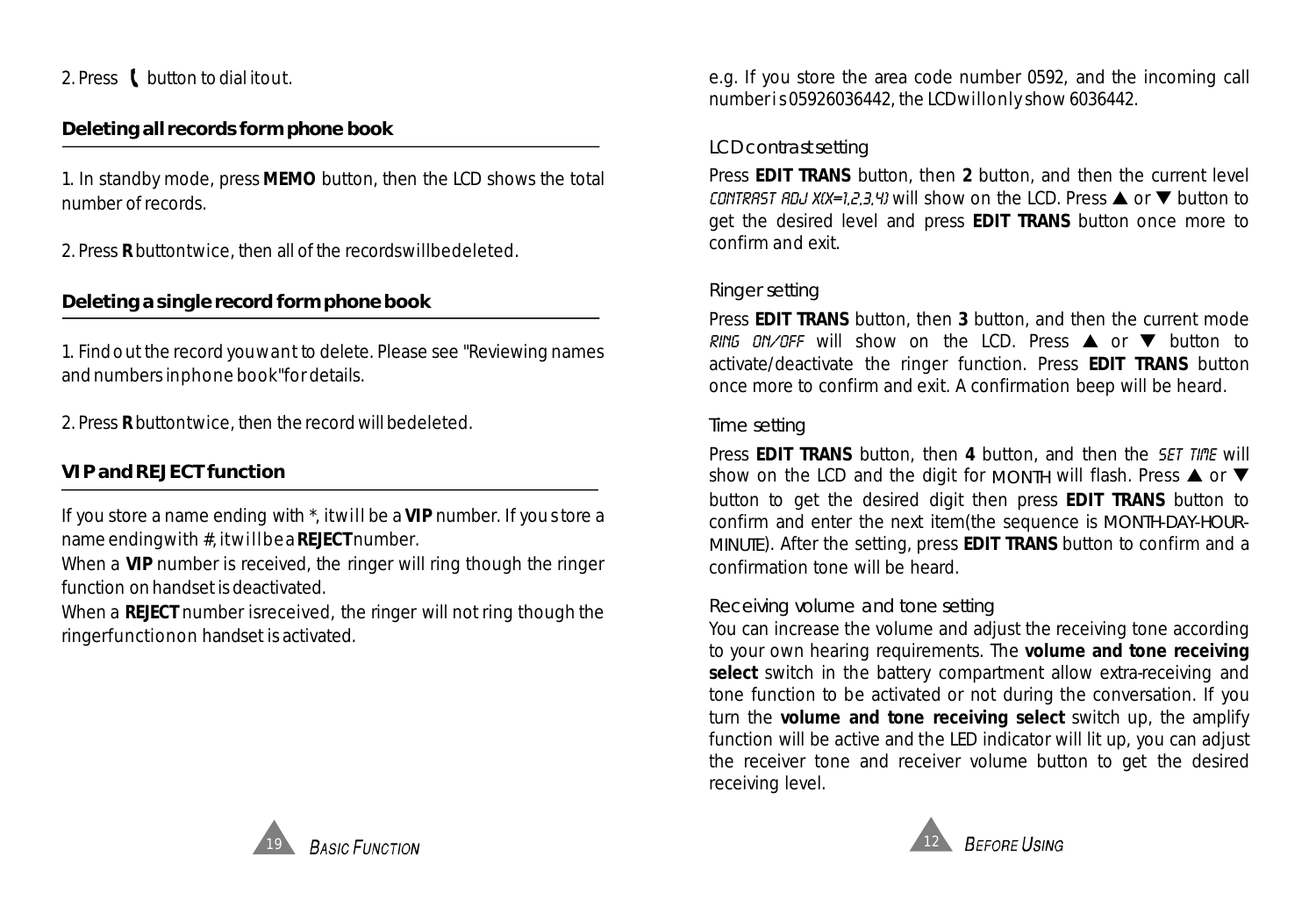#### **NOTE:**

1.If you turn the volume and tone receiving select switch UP, the **amplify** button once, at the same time, the LED turns off. amplify function are automatically activated each time you use the phone. If you want to deactivate the function temporarily, press the

2.If you turn the **volume and tone receiving select** switch down, the amplify function are automatically deactivated each time you use the phone, you will need to activate the function temporarily by pressing the amplify button.

#### *Vibration function*

You can turn the **shaking** switch to up station, when a call is the **shaking** switch to down station. receiving, the handset will shake. To turn off this function, just turn

When a call is receiving, the LED indicator will flash. *Flash function*

a. Press  $\blacktriangle$  or  $\nabla$  button toreviewthe records.

b. Enter the caller's name, then press MEMO button to review the matching record.

c. Enter the first character of the caller's name, then press **MEMO** button. The LCD shows the matching records, press  $\triangle$  or  $\nabla$  button to get yourdesired record.

#### **Modifying names and numbers in phonebook**

1. Find out the record you want to modify. Please see "Reviewing names and numbers in phone book"for details.

2. Press **EDIT TRANS** button to enter the modifying mode, the last digit of the numberflashes.

3. Enter the new number by keypad. If necessary, press **R** button to delete the error digits.

4. Press **MEMO** button to confirm andenter thename modification.

5. Enterthe new name by keypad. If necessary, press **R** button to delete the error characters.

6. Press MEMO button to confirm and a confirmation sound will be heard.

#### **Dialling a number from phone book**

1. Find out the record you want to dial. Please see "Reviewing names and numbers in phone book"for details.



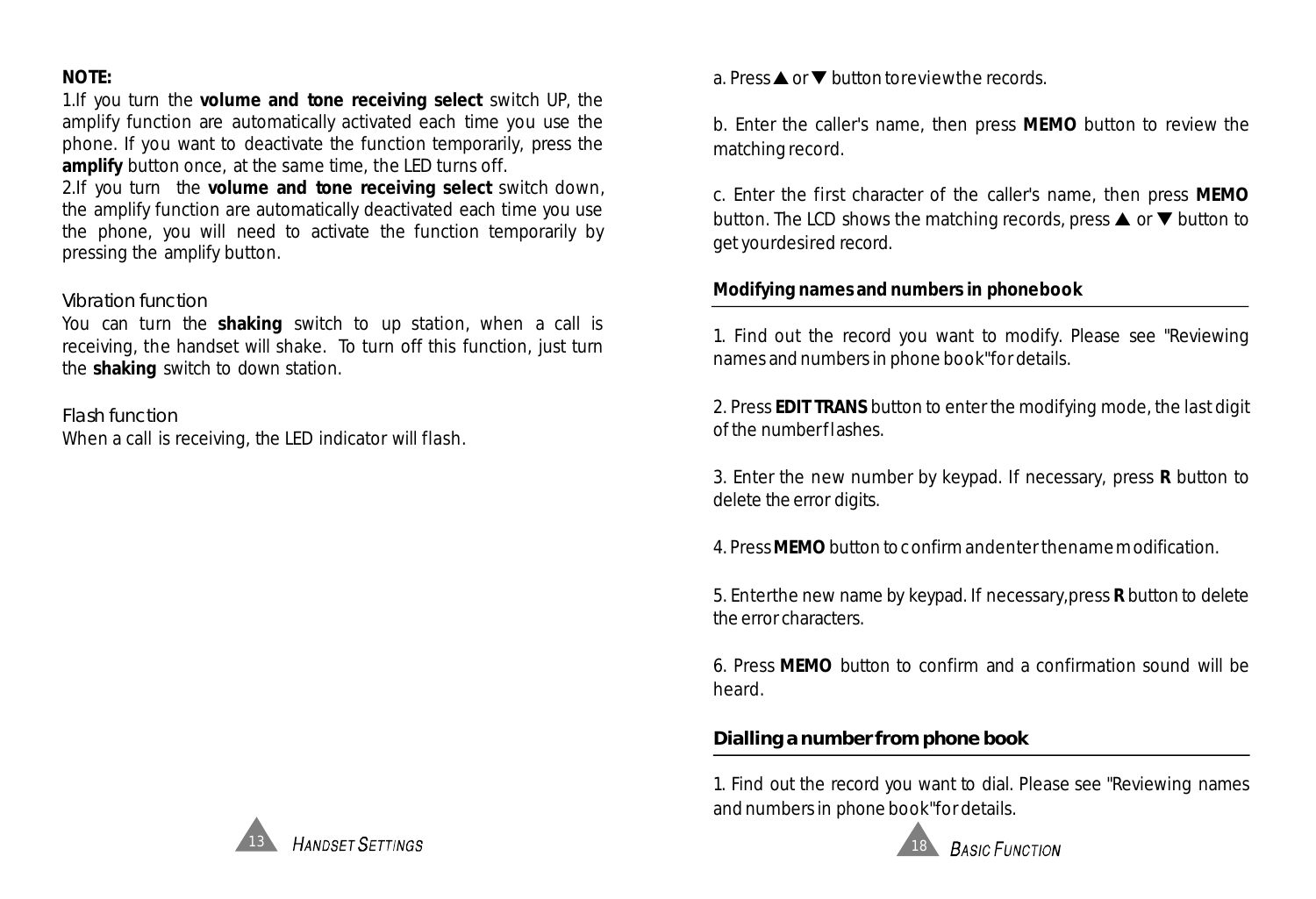### **Phone Book**

#### **Storing names and numbers to phone book**

You canstoreup to 60namesandnumbers in thememory.

- *1. Adding namesand numbersto phonebook:*
- 1. Instandby mode, input the number you want tostore by keypad.

2. Press MEMO button and then the LCD will show NAME.

3. Enter the name by keypad. If thenextcharacterison the same button as the previous one, you need to for about 2 seconds before entering the next character. You can press **R** button todelete the error characters.

4. Press MEMO button to confirm and a confirmation sound will be heard.

*2. Copying CallerIDnumberstophonebook:*

1. In standby mode, press  $\triangle$  or  $\nabla$  button repeatedly to find out the Caller ID number you want to add.

2. If the number with caller's name, press MEMO button to store. If the number without caller's name, press MEMO button, then enter the name. After that, press MEMO button again to store.

### **Reviewing names and numbers in phonebook**

17

In standby mode, press MEMO button, then the LCD shows the total number of records.

Then there are 3 ways to review the records:

# **Basic Function**

### **To make a call**

1. Press ( button and wait for a dial tone.

2.Dial the telephone number.

3. During a call, you can press **R** button to get a new dial tone for anothercall or switch to call waiting.

#### **Toreceive a call**

To receive a call, just press  $\mathbf t$  button.

### **Toendacall**

To end a call, just press  $\mathbf t$  button.

### **Pre-enter digitto makeacall**

1. In standby mode, dial your desired number. You can press **R** button to delete the incorrect digits.

2. If the phone number is correct, press  $\ell$  button and It will be dialled automatically. Then you canstartyourconversation.